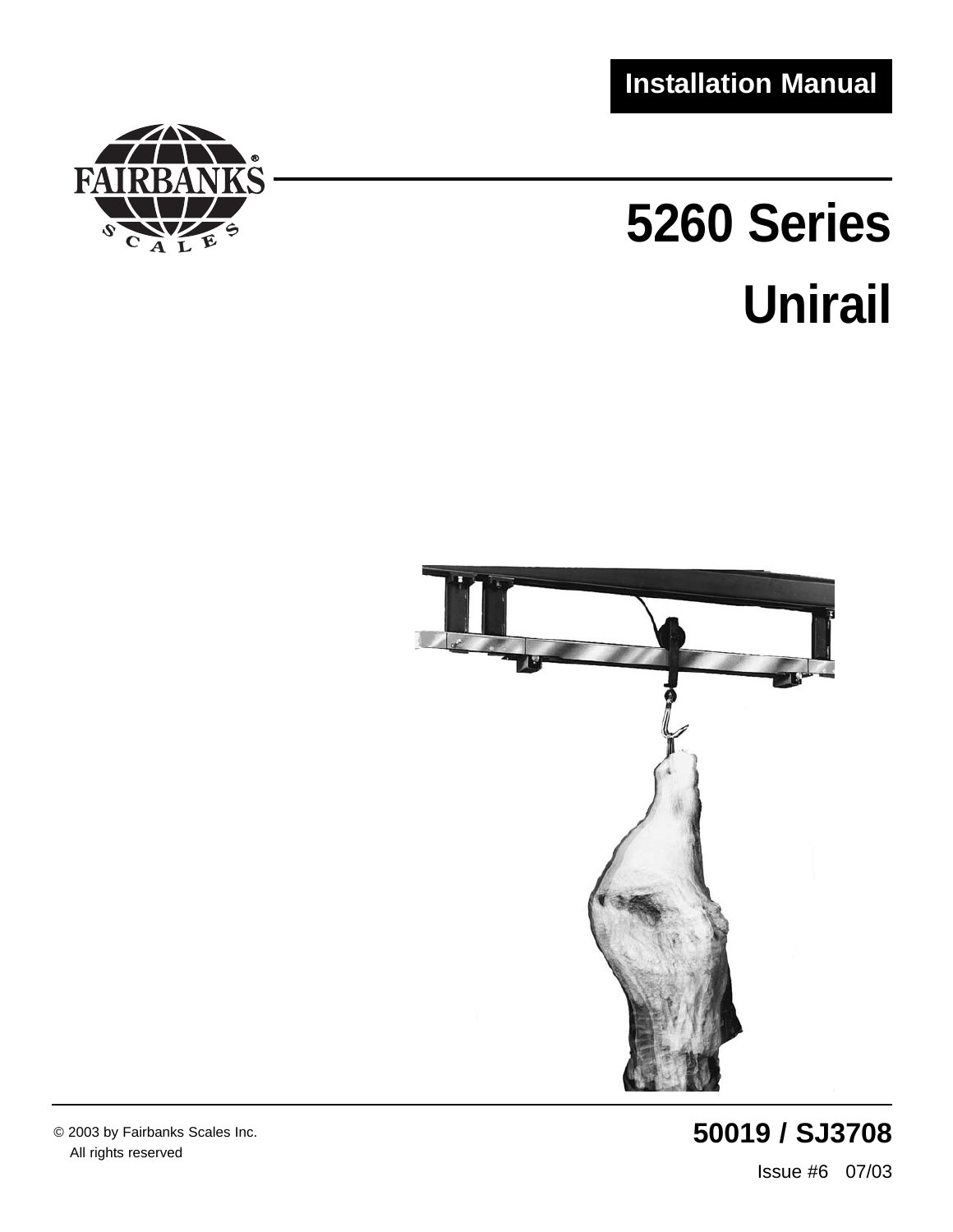## **Amendment Record**

5260 Series Unirail

#### 50019 / SJ3708

Manufactured by Fairbanks Scales Inc. 821 Locust Kansas City, Missouri 64106

| lssue #1       | New Product Revision A |                                                    |
|----------------|------------------------|----------------------------------------------------|
| lssue #2       | <b>Revision B</b>      |                                                    |
| Issue #3       | <b>Revision C</b>      |                                                    |
| Issue #4       | <b>Revision D</b>      |                                                    |
| lssue #5 05/85 | <b>Revision E</b>      |                                                    |
| lssue #6 07/03 |                        | Updated layout, models, part numbers, and drawings |

#### **Disclaimer**

Every effort has been made to provide complete and accurate information in this manual. However, although this manual may include a specifically identified warranty notice for the product, Fairbanks Scales makes no representations or warranties with respect to the contents of this manual, and reserves the right to make changes to this manual without notice when and as improvements are made.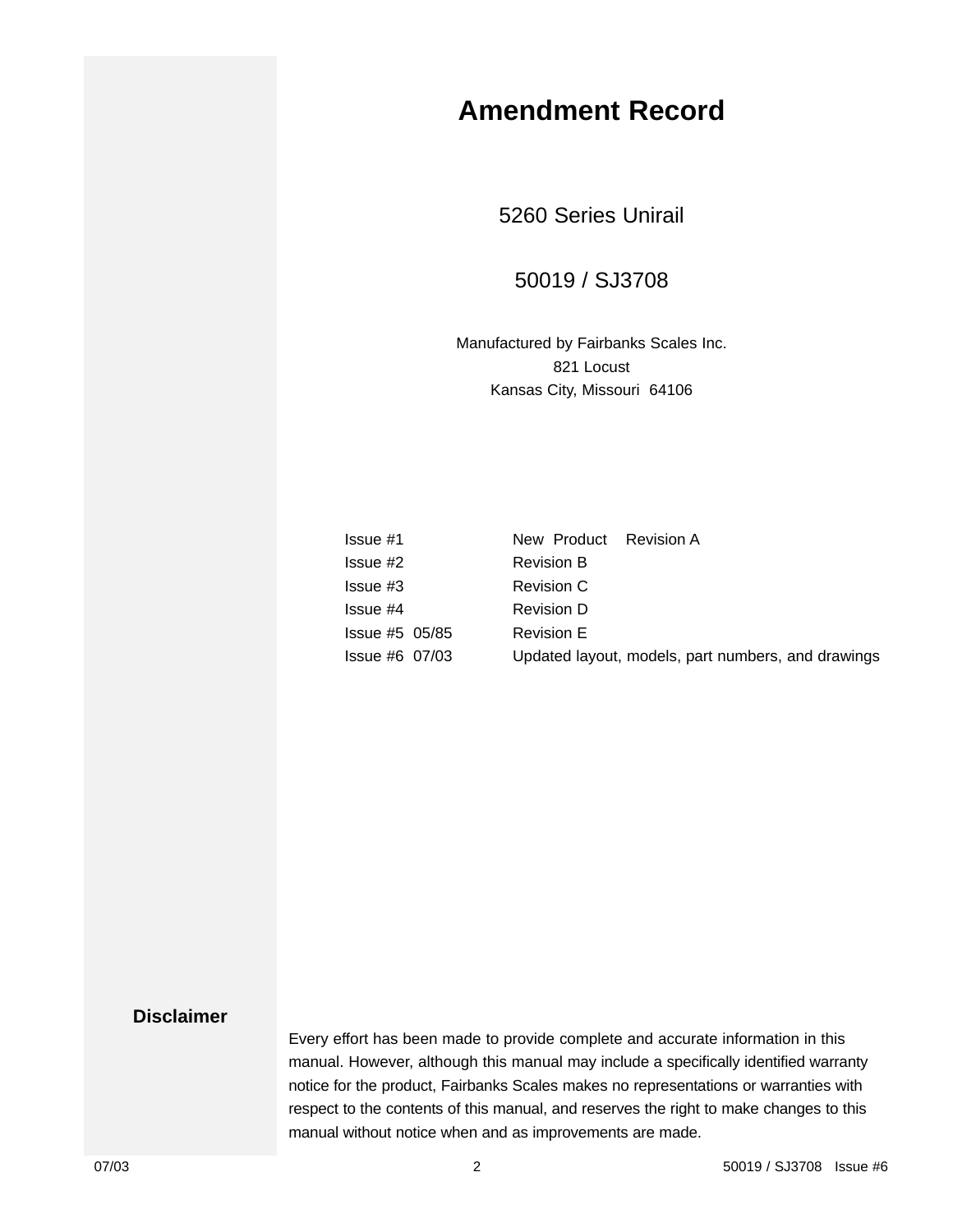#### **Table of Contents**

| <b>Section 1: General Information</b>       |  |
|---------------------------------------------|--|
|                                             |  |
|                                             |  |
| <b>Section 2: Installation</b>              |  |
|                                             |  |
|                                             |  |
|                                             |  |
|                                             |  |
|                                             |  |
| E. Safety                                   |  |
|                                             |  |
|                                             |  |
| <b>Section 3: Calibration</b>               |  |
|                                             |  |
| <b>Section 4: Operation</b>                 |  |
|                                             |  |
| <b>Section 5: Service and Maintenance</b>   |  |
|                                             |  |
| B. Replacement and Alignment Procedures  14 |  |
|                                             |  |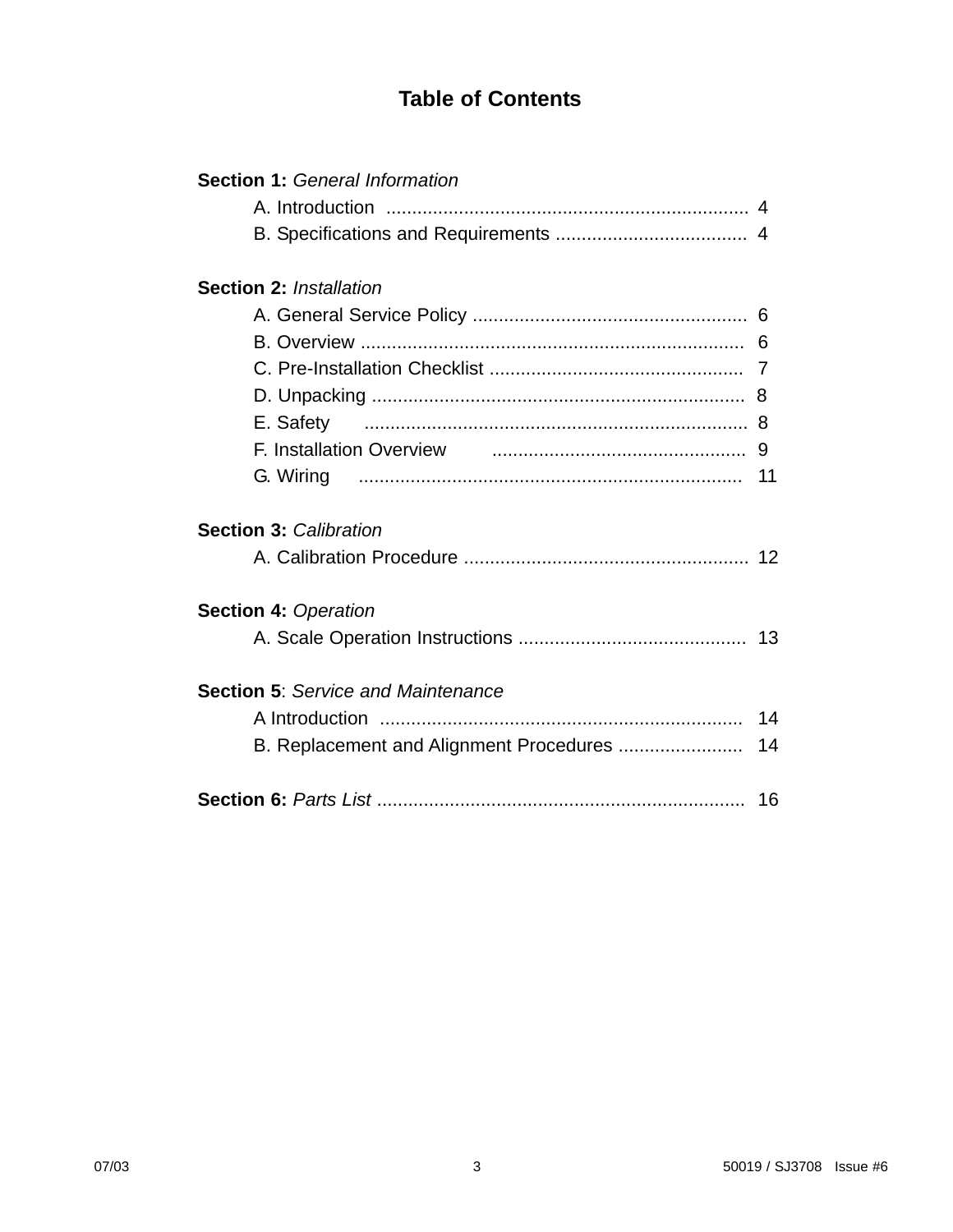# Section 1: General Information

#### **A.**

#### **Introduction**

The Unirail is an electronic weighing device designed for use with existing overhead monorail systems in the meat processing industry. The scale is constructed of Type 304 stainless steel. It is fully electronic in design with the live rail supported at each end by a strain gauge loadcell. The scale meets the criteria for both NIST Handbook 44 and USDA Packers & Stockyards Administration requirements, but is not NTEP approved. Read these instructions carefully before installing and operating this scale.

| <b>Specifications</b>      | <b>Capacity:</b>           | 1,500 lbs $X$ .5 lbs $(1)$ |
|----------------------------|----------------------------|----------------------------|
| and<br><b>Requirements</b> | <b>Minimum Graduation:</b> | $.5$ lb $(2)$              |
|                            | <b>Minimum Tare:</b>       | $.1$ lb $(2)(3)$           |



#### **Note:**

*(1) Do not exceed single cell load of 1250 lbs.*

(2) *Equivalent to the weight indicators capability. Other combinations subject to special inquiry.*

(3) *All monorail scales operated under USDA jurisdiction are required to have tare settings to 0.1 lbs.*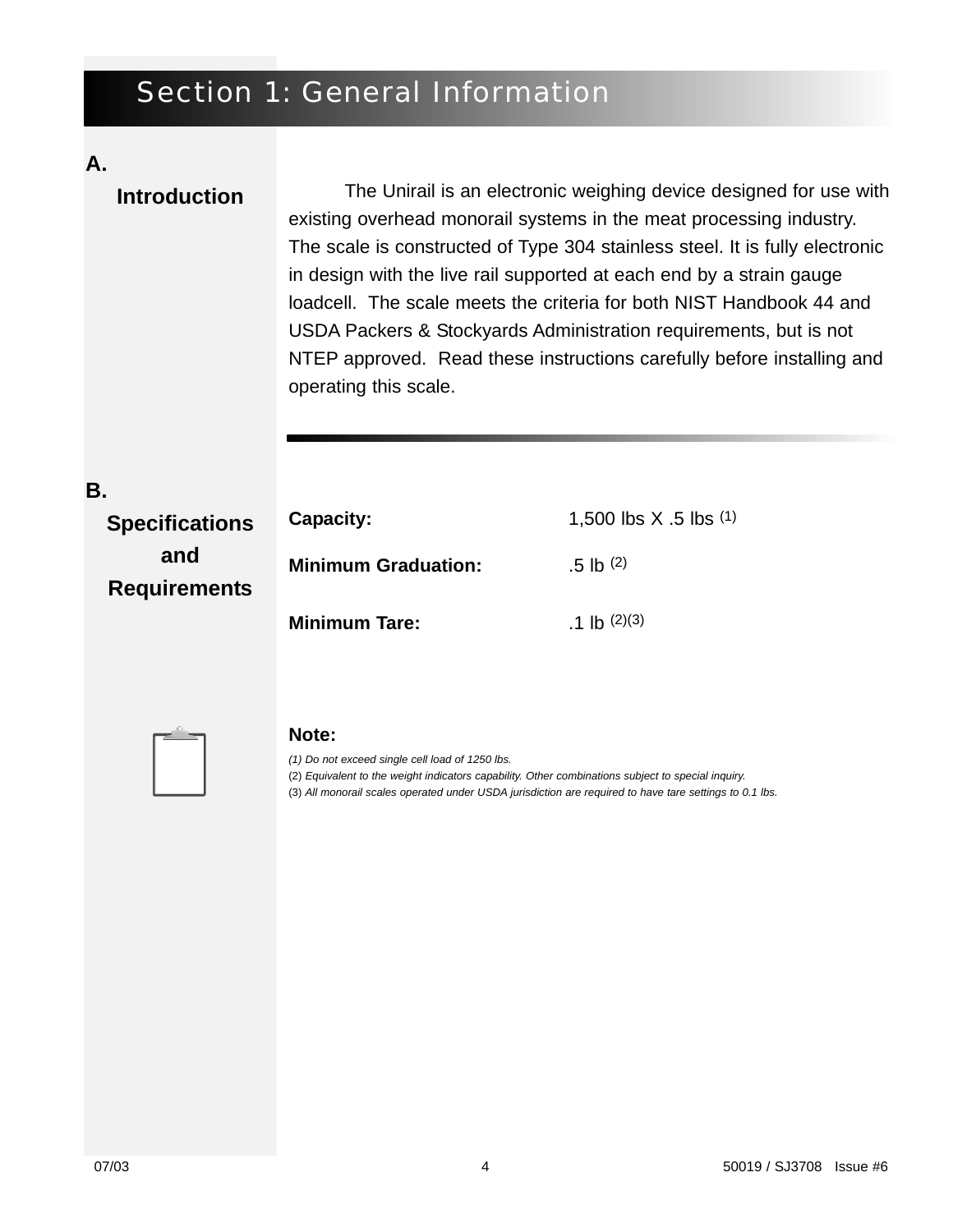

### **Length:**

| <b>Model</b> | A: Weigh Rail Length | <b>B: Overall Length</b> |
|--------------|----------------------|--------------------------|
| H21-5260-A   | 22 11/16"            | 34"                      |
| H21-5260-B   | 28 11/16"            | 40 3/16"                 |
| H21-5260-C   | 34 11/16"            | 46 3/16"                 |
| H21-5260-D   | 40 11/16"            | 52 3/16"                 |
| H21-5260     | 54 11/16"            | 66 3/16"                 |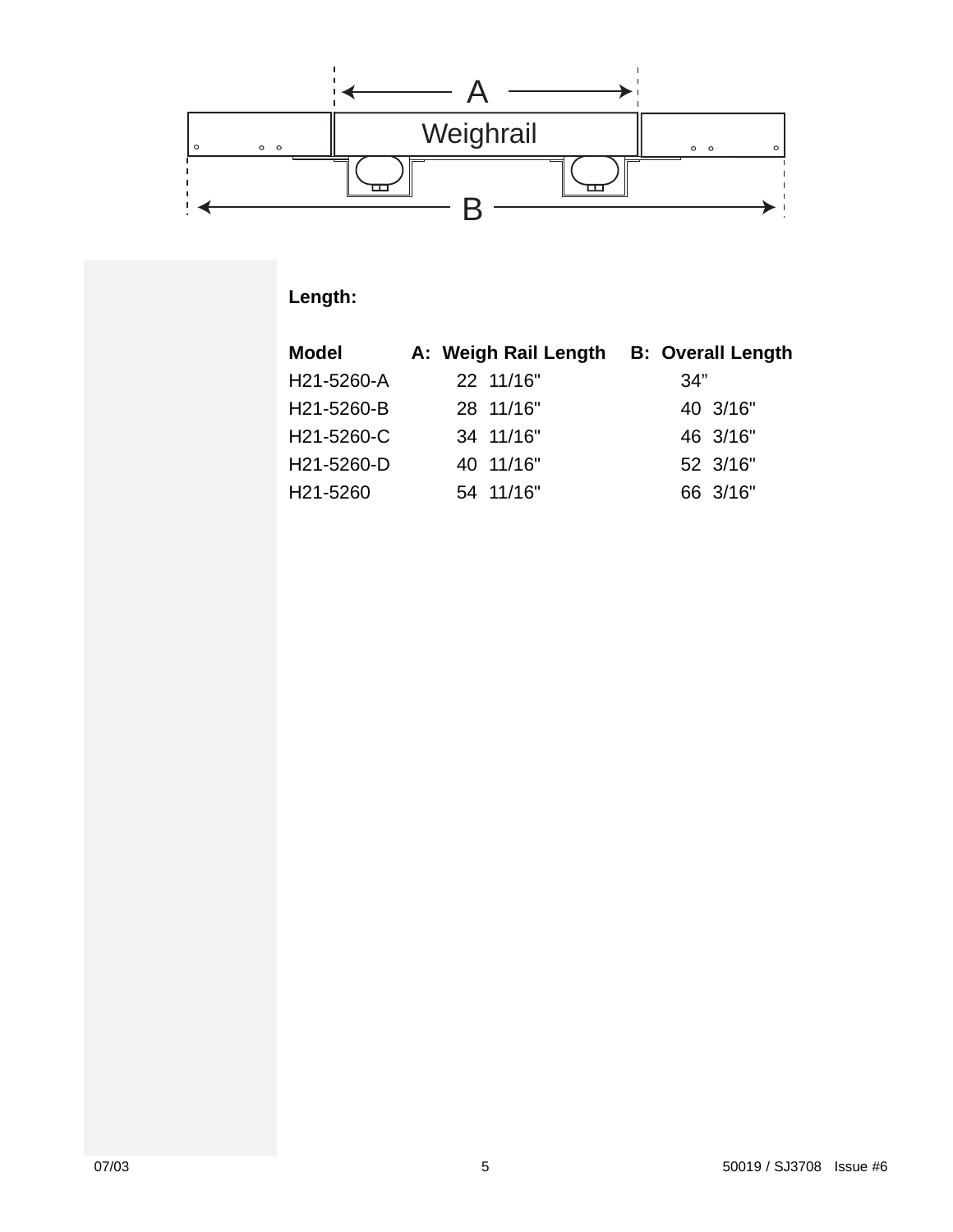# Section 2: Installation

#### **A.**

## **General Service Policy**

Prior to installation, it must be verified that the equipment will satisfy the customer's requirements as supplied, and as described in this manual. If the equipment cannot satisfy the application and the application cannot be modified to meet the design parameters of the equipment, the installation should not be attempted.

**B.**

#### **Overview**

1. These instructions apply to the Unirail only; installation procedures for the Digital Weight Indicator and any other peripherals are given in manuals specifically provided for those units. The instructions include a pre-installation checkout, which must be performed before the equipment is placed in service.

2. All electronic and mechanical calibrations and or adjustments required to make this equipment perform to accuracy and operational specifications are considered to be part of the installation, and are included in the installation charge. Only those charges which are incurred as a result of the equipment's inability to be adjusted or calibrated to performance specifications may be charged to warranty.

3. Absolutely no physical or electrical modifications are to be made to this equipment. Electrical connections other than those specified may not be performed, and no physical alterations (mounting holes, etc.) are permitted.

4. The installing technician is responsible to make certain that personnel are fully trained and familiar with the capabilities and limitations of the equipment before the installation is consideredcomplete.

The complete installation consists of:

- 1. Verifying the application
- 2. Unpacking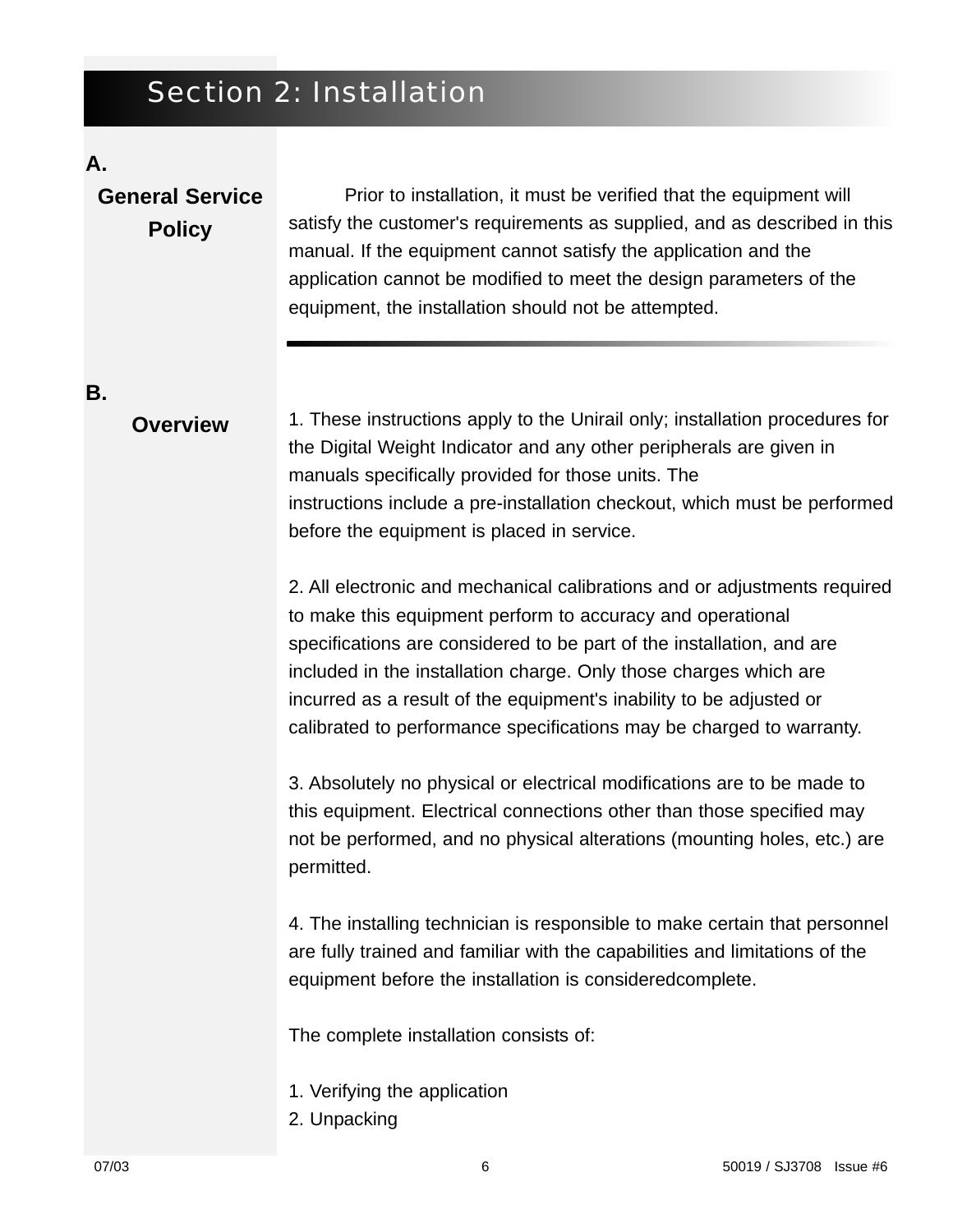- 3. Inspection
- 4. Customer and site readiness:
	- a. Is the Location ready?
	- b. Is the customer aware there will be work disruptions?
	- c. Are the operators available for training?
- 5. Installation of the Unirail (See Note).
- 6. Installation of the digital weight indicator.
- 7. Calibration and Adjustments
- 8. Customer training

#### **Note:**

*Rail hangers, mounting hardware, and any further supports are not provided. The weight of the Unirail varies from 95 lbs to 150 lbs.* 

#### **C.**

# **Pre-Installation**

**Checklist**

The following points should be checked and discussed with the Area Sales Manager, Area Service Manager, and/or customer, if necessary, before the technician goes to the site to install the equipment.

1. Has the customer's application been checked to make certain that it is within the capabilities and design parameters of the equipment?

2. If the installation will disrupt the customer's normal operations, is he aware and has he made arrangements?

3. Is properly-grounded AC power available at the installation location?

4. Has the service technician thoroughly reviewed the installation procedures?

5. Who is providing the exact location and opening in the overhead monorail? Will they be there?

6. Who is providing the rail hangers, mounting hardware, and any other supports? Will they be there?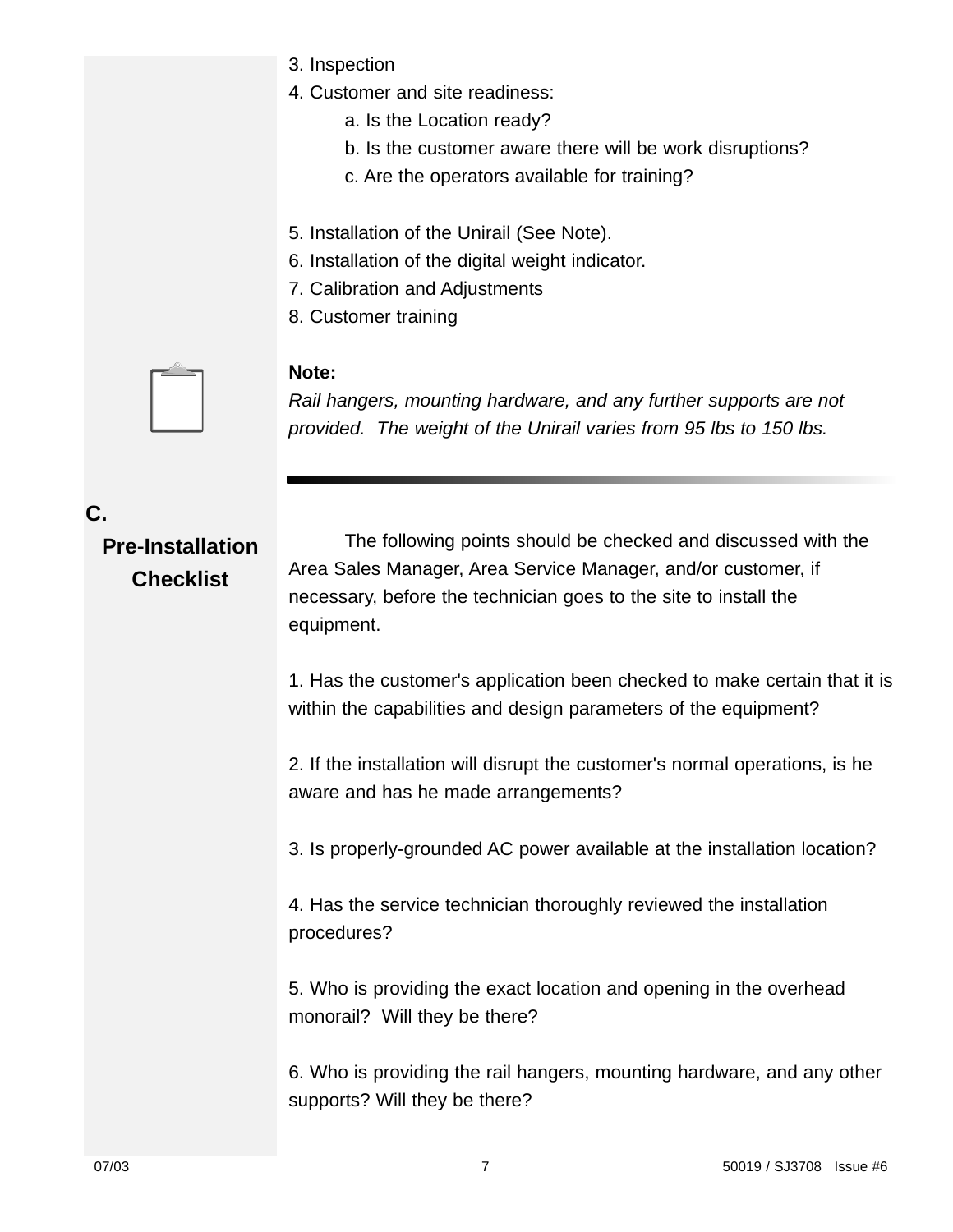|    |                  | 7. Who is providing assistance to lift and fasten the Unirail onto the rail<br>hangers? Will they be there?                                                                                                                                                                                                                                                             |
|----|------------------|-------------------------------------------------------------------------------------------------------------------------------------------------------------------------------------------------------------------------------------------------------------------------------------------------------------------------------------------------------------------------|
|    |                  | 8. Has the service technician reviewed the recommended set-up with<br>the Area Sales Manager or Area Service Manager, and identified all<br>necessary variations to satisfy the customer's particular<br>Application?                                                                                                                                                   |
|    |                  | 9. Will the equipment operator(s) be available for training?                                                                                                                                                                                                                                                                                                            |
| D. | <b>Unpacking</b> | 1. Check that all components are on hand, and agree with the<br>customer's order.                                                                                                                                                                                                                                                                                       |
|    |                  | 2. Remove the Unirail from its packing material, checking to make<br>certain that all parts are accounted for and no parts are damaged.<br>Advise the shipper immediately if damage has occurred. Order any<br>parts necessary to replace those which have been damaged. Keep the<br>shipping container and packing material for future use. Check the<br>packing list. |
|    |                  | 3. Collect all necessary installation manuals for the instrument and<br>accessories.                                                                                                                                                                                                                                                                                    |
|    |                  | 4. Perform an inspection, making certain that all hardware and electrical<br>connections are secure.                                                                                                                                                                                                                                                                    |
| Е. |                  |                                                                                                                                                                                                                                                                                                                                                                         |
|    | <b>Safety</b>    | As is the case with any material handling equipment, certain safety<br>precautions should be observed during operation:                                                                                                                                                                                                                                                 |
|    |                  | 1. Never load the Unirail beyond its rated capacity. Refer to the rating on<br>the serial number plate if in doubt.                                                                                                                                                                                                                                                     |
|    |                  | 2. Ensure that the structure which supports the Unirail is capable of<br>withstanding the weight of the Unirail plus its rated capacity load.                                                                                                                                                                                                                           |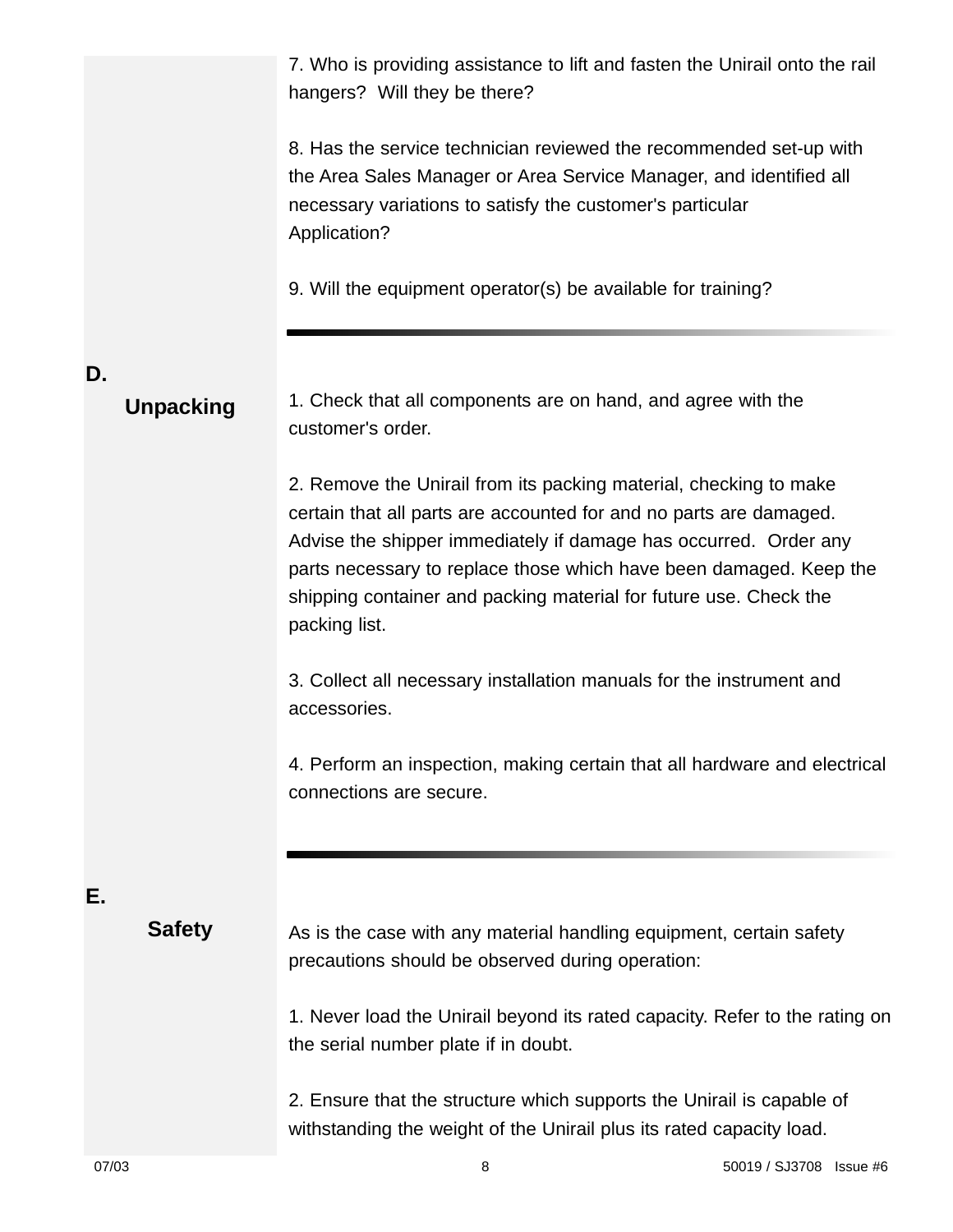3. Do not load the Unirail if there is any evidence of damage to it or its supporting structure.

**F.**

## **Installation Instructions Overview**

The weigh rail, its approaches, the load cells, and their housing are arranged in a configuration that requires no space above the customer's normal supporting structure. All components of the Unirail are assembled as one complete calibrated unit ready for installation into the existing monorail line. Install the Unirail at the approach rails by direct attachment to the rail hangers. The scale should be installed level in both directions in the horizontal plane. If level condition along the rail cannot be obtained, out of level must not exceed 0.6 degrees, for 0.5 feet on the length of the weigh rail. There is no welding required to install the scale. If any welding is required on any adjacent structure, perform the welding prior to scale installation. If welding is required after installation, the entire scale assembly, live and adjacent dead rails, should be physically removed prior to welding to avoid possible damage to the load cells.

# Warning

#### **WARNING: ARNING:**

*DO NOT weld on the scale structure or damage to the load cells DO NOT weld on the scale structure or damage to the load cells may occur may occur.* 



#### **Note:**

*Use cast or fabricated steel hangers to support the scale structure. Do not use light gauge (cold formed) steel hangers.*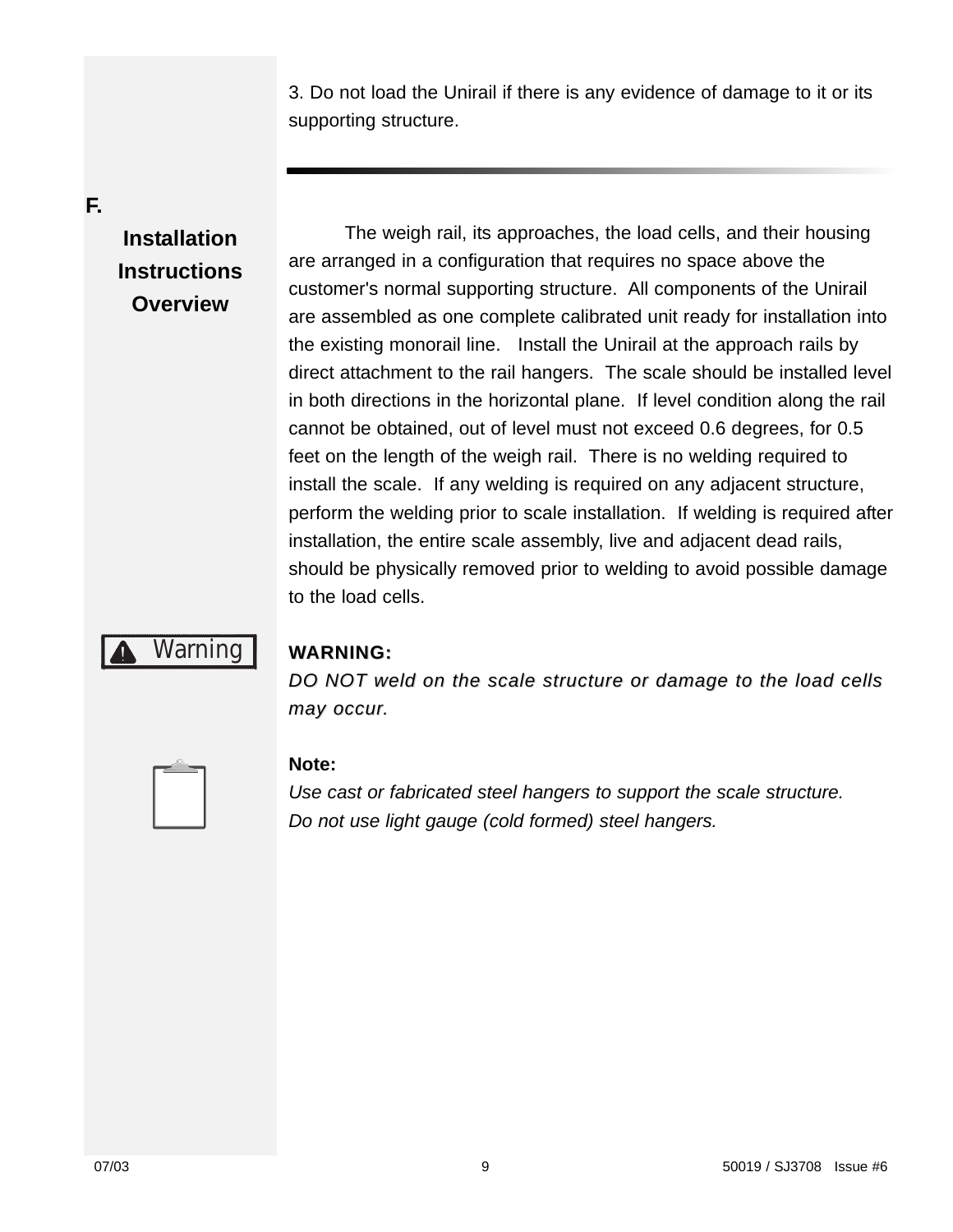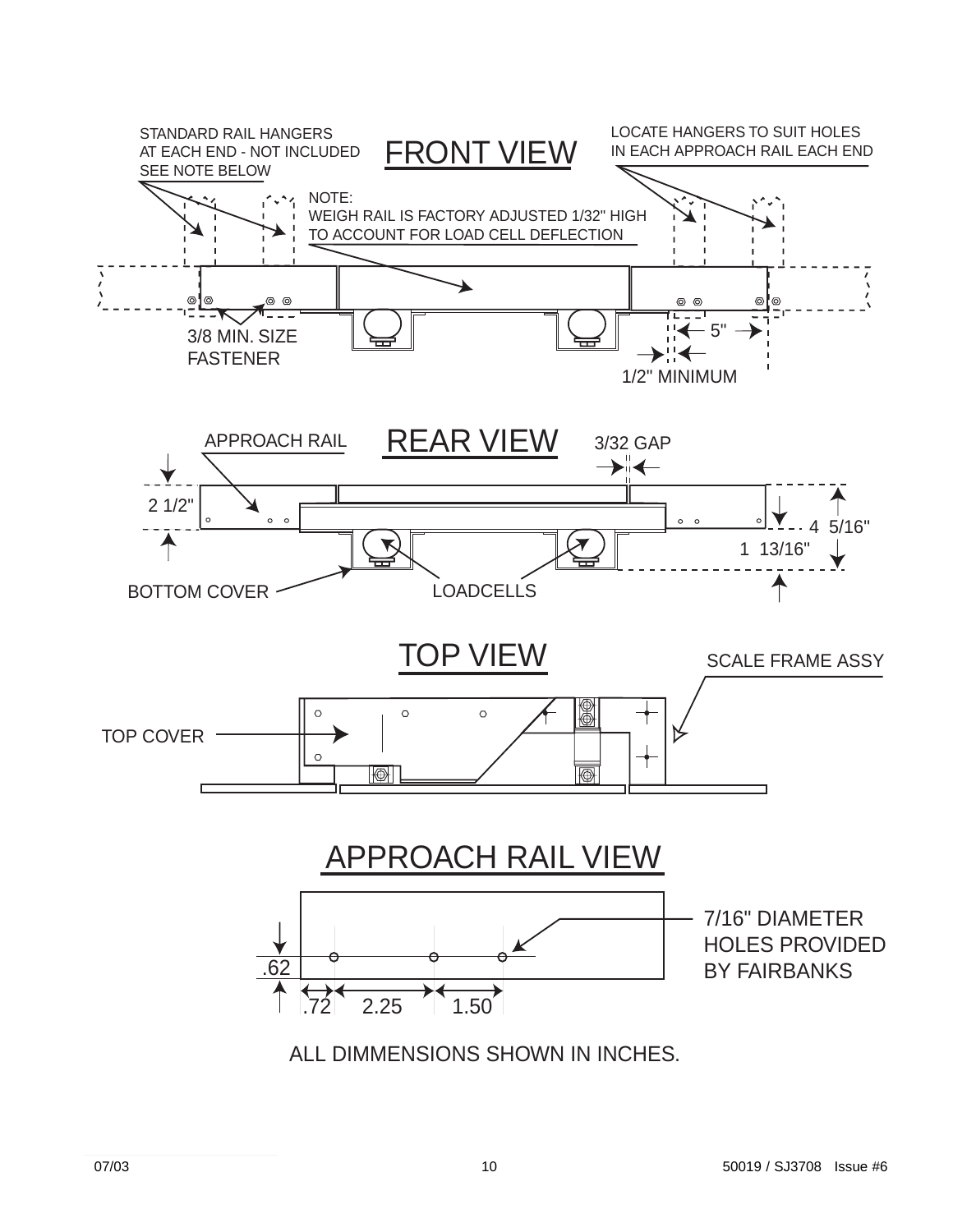After the Unirail is physically installed, install the digital weight indicator per the appropriate service manual.

1. Attach the cable from the Unirail splice tube to the weight indicator as follows:

Cable leads

| Green  | + Excitation |
|--------|--------------|
| Black  | - Excitation |
| White  | + Signal     |
| Red    | - Signal     |
| Shield |              |

2. Attach a length of 18 gauge wire from the scale structure to a suitable ground.



**G.**

**Wiring**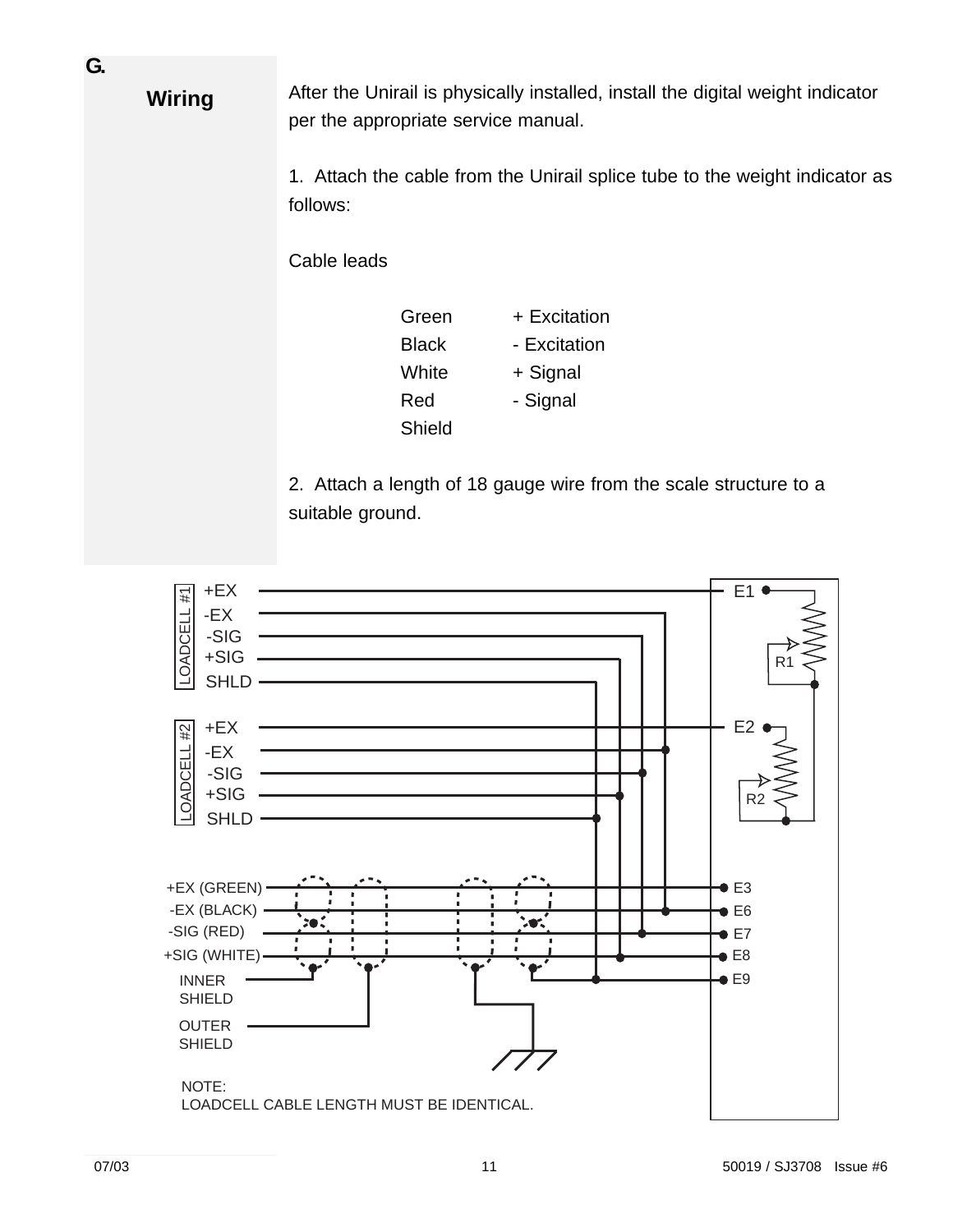# Section 3: Calibration

**A.**

# **Calibration Procedure**

The Unirail contains two (2) potentiometers located in a sealed flexible tube inside the frame. These are used to adjust the weight indication of an individual loadcell, to enable the Unirail to display the same weight at each end of its weigh rail. Testing should be performed using 500 lbs suspended on a single roller hook. The hook is then moved from load cell No. 1 and No. 2, and the weight indications are noted and compared. A properly adjusted Unirail will have a maximum difference of  $\frac{1}{2}$  lb between opposite ends with a 500 lb load.



#### **Note:**

*The adjustment is intended to achieve equal readings, which may not necessarily be correct and accurate. When complete, final calibration is performed with the digital weight indicator.*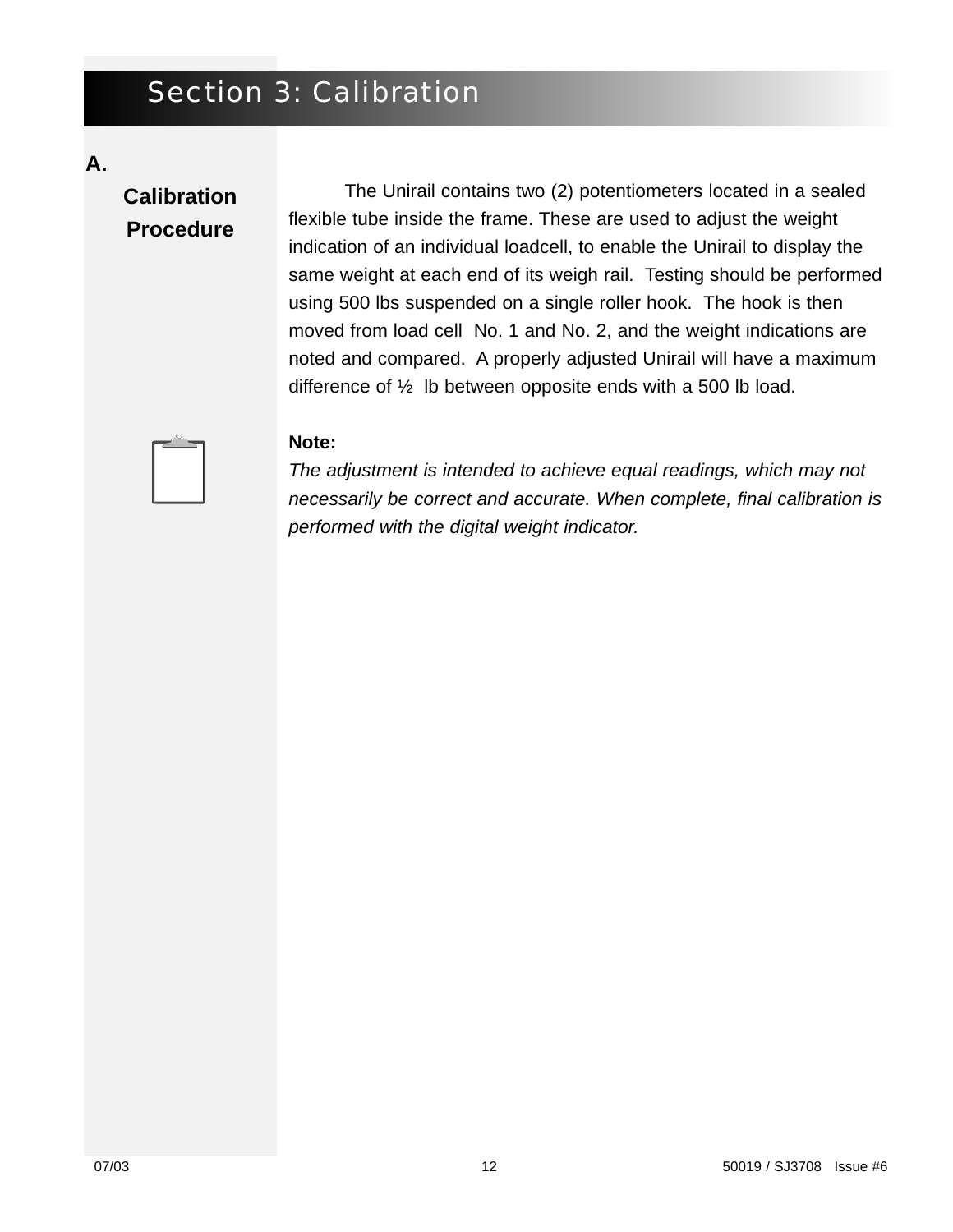# Section 4: Operation

#### **A.**

**Scale Operation**

#### **Instructions**

- 1. Weigh empty roller and enter tare on instrument.
- 2. Set in NET position.
- 3. Roll onto the live section of the rail one or more sections of meat supported from roller hooks.
- 4. The weight is now taken in the static mode.
- 5. Repeat steps 2-4 for further weighments; step 1 if different roller is used.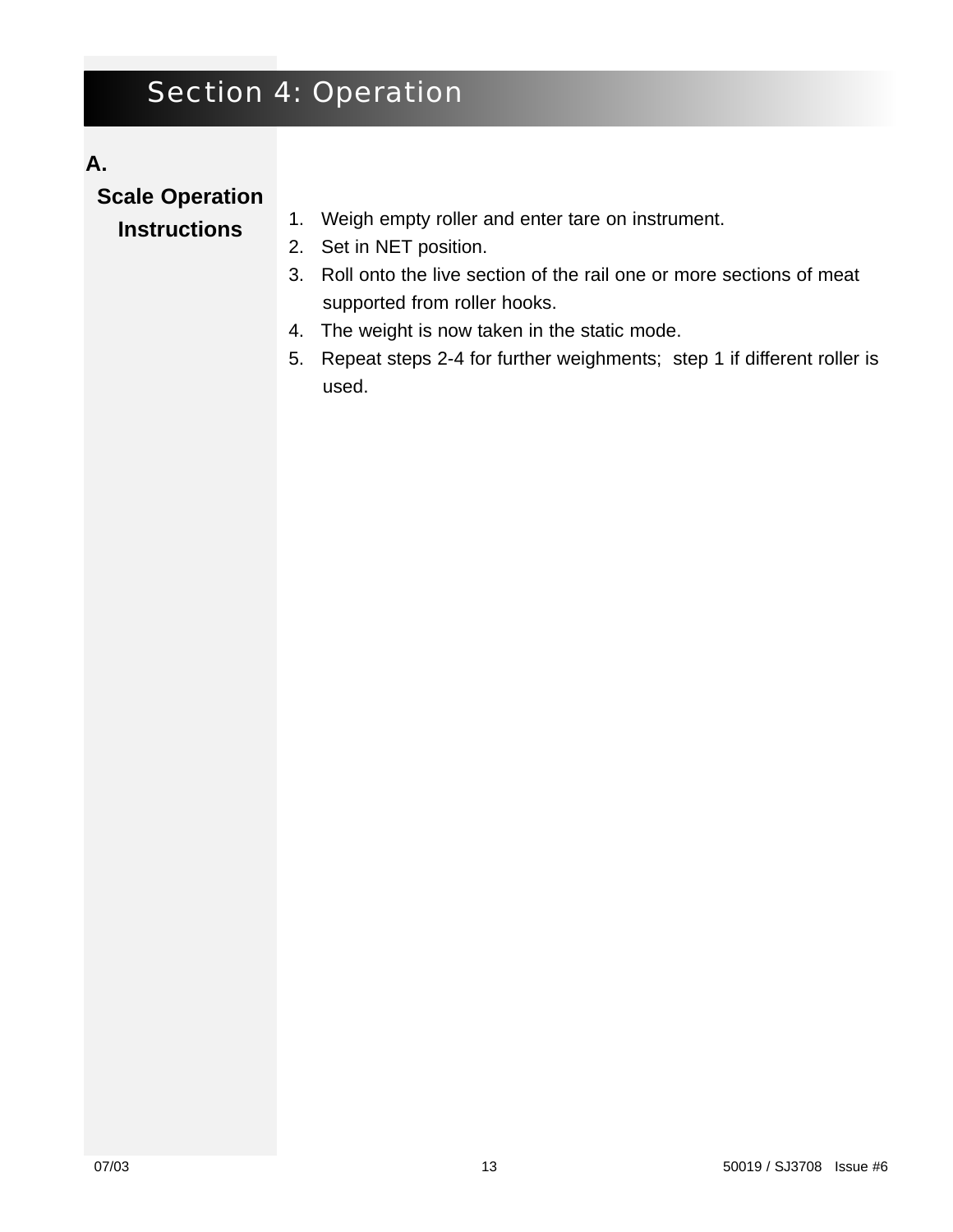# Section 5: Service and Maintenance

**Loadcells & Weighrail:** 

#### **A.**

#### The weigh rail should remain in the center of its fixed approaches, and free to move up and down very slightly on its load cell mounts. The weigh rail must remain free and unobstructed for proper performance. Periodic examination and cleaning any debris from its gaps should be performed regularly. Do not lubricate, grease, or oil any part of the Unirail. **Introduction**

#### **B.**

**Replacement & Alignment Procedures**

1. Load cells for the Unirail are provided in matched pairs, and are always replaced as a set. Electrical connections are intended to be individually soldered and insulated, and re-installed in the splice tube. Note wiring connections before disconnecting them, and removing the weighrail and loadcells.

2. Mount the replacement load cells to the support bar with existing 1/2- 20 cap screws. Tighten finger tight.

3. Mount the weighrail to the cells using the load cell mounting tool pn 95272. The tool is effectively a threaded stud having a shaft diameter equal to the hole in the load cell. It centers the rail for optimum clearence. Equally space the weighrail between the approach rails, then tighten the load cell support screws.

4. Torque the cell support screws to approximately 75 ft lbs.

5. Remove the Unirail load cell fixure screws supporting the weighrail to the load cells, and replace them with the special studs. Use the stud locking compound. Remove the weighrail and torque the studs to approximately 75 ft lbs.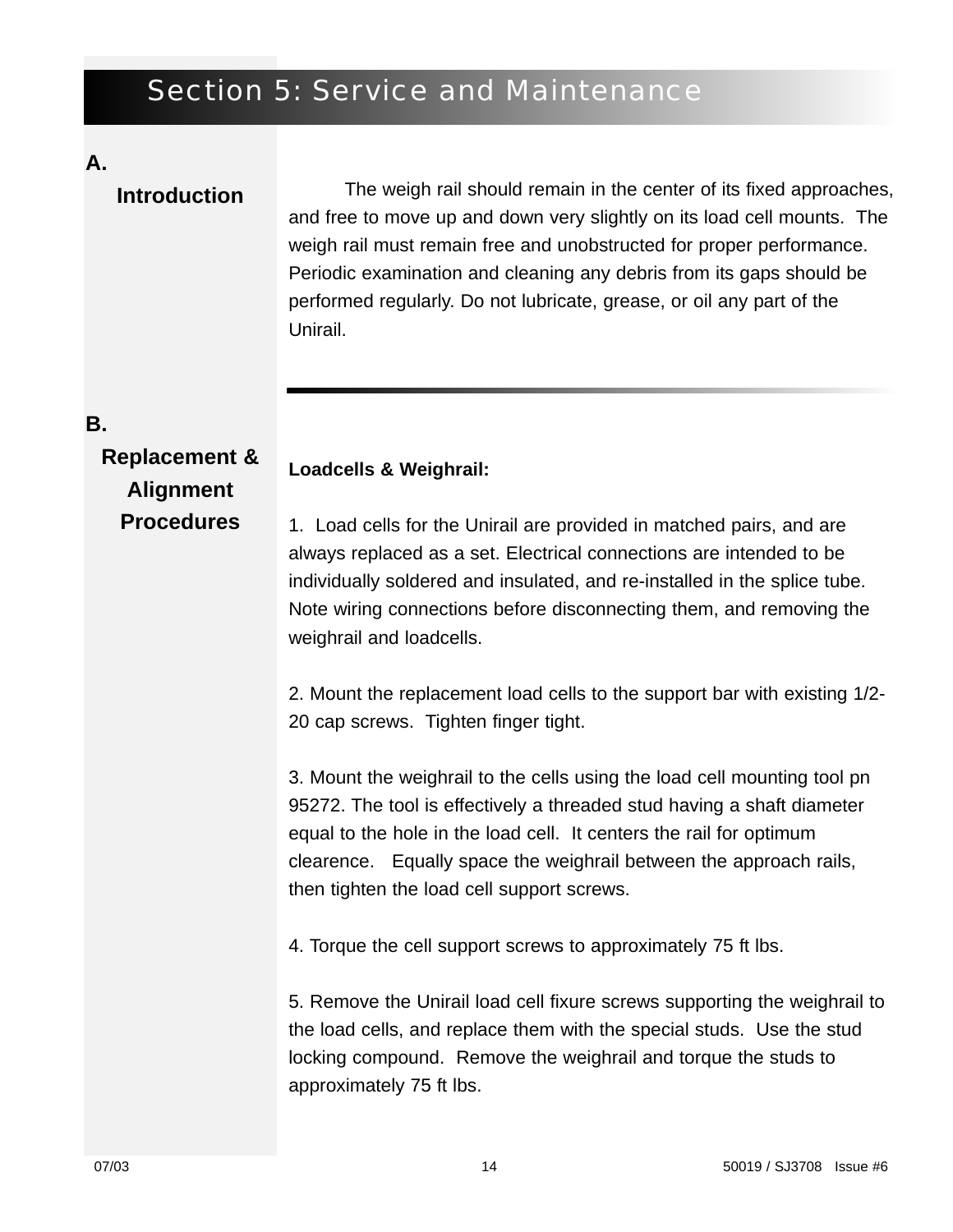6. Using a 3/.4" end wrench turn the elastic stop nuts onto the studs until they are just tight against the rail, then back off  $\frac{1}{4}$  turn so the weighrail is just free to move. (This adjustment is critical to proper scale performance.) The weighrail now floats between the dead rails and prevents binding and torque on the load cells when the load is applied.

Since the entire scale becomes an integral part of the overall monorail system, normal deflection of the system will not affect scale accuracy - that is, the scale moves with adjacent rail, not in opposition to it, as there is no differential movement. However, the design of a safe, stable, supporting structure adjacent to the scale is essential and is the responsibility of the customer.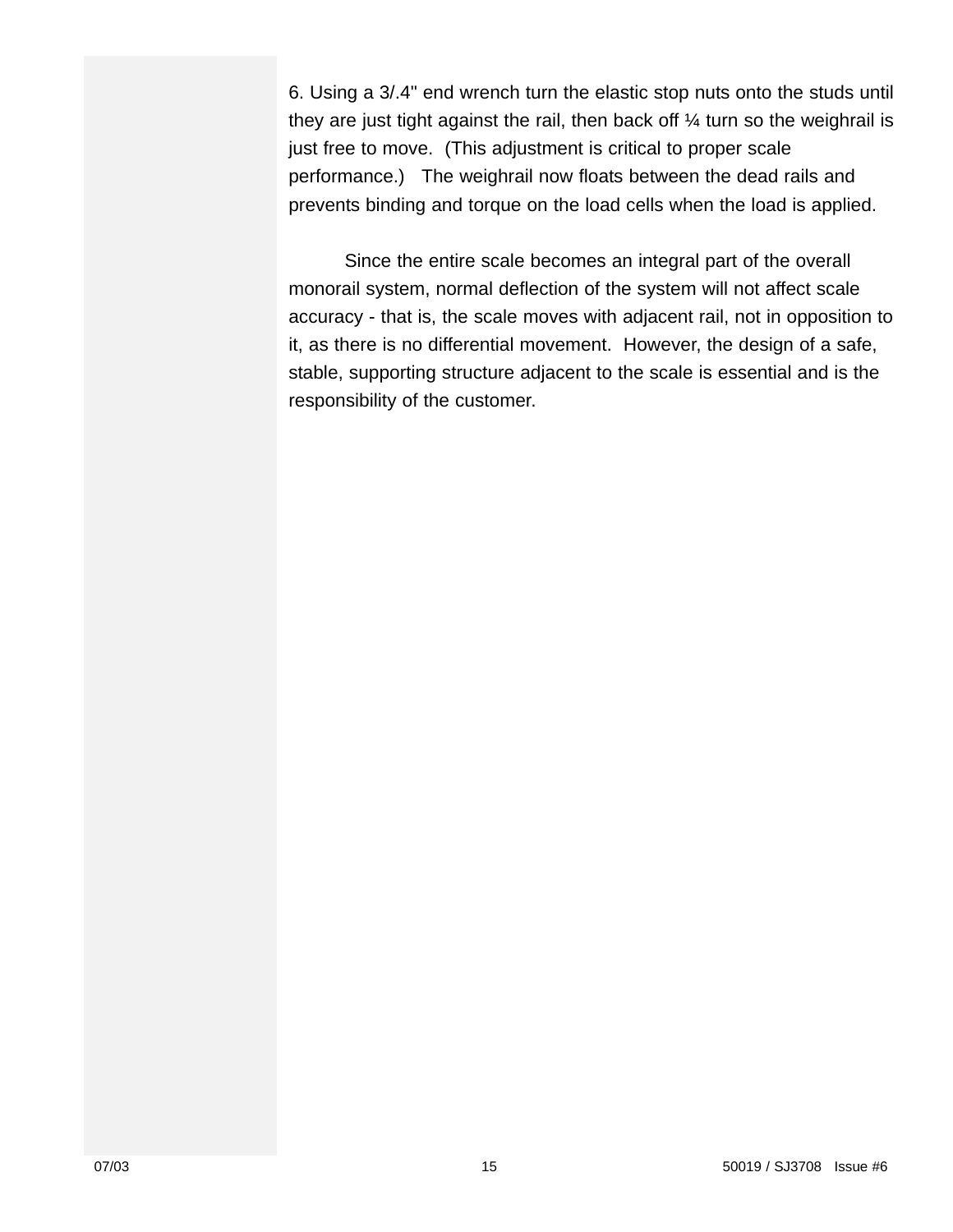# Section 6: Parts List

#### **PARTS COMMON TO ALL MODELS**

| ITEM# | Part# | <b>DESCRIPTION</b>                      |
|-------|-------|-----------------------------------------|
| 3     | 12226 | Loadcells - Matched Pair <sup>(1)</sup> |
| 5     | 11586 | Shim - Weighrail                        |
| 6     | 11536 | Stud - Rail                             |
| 7     | 11926 | Adhesive - Stud Lock                    |
| 8     | 11179 | Nut - Hex - Stop - 1/2-20               |
| 9     | 11069 | Screw - Cap - Hex Hd - 1/2-20 X 2 1/2"  |
| 10    | 14774 | <b>Block - Loadcell</b>                 |
| 11    | 11585 | Shim - Loadcell                         |
| 12    | 11073 | Screw - Cap - Hex Hd - 10-24 X 2"       |
| 13    | 11099 | Nut - Hex - 10-24                       |
| 14    | 11022 | <b>Bushing - Strain Relief</b>          |
| 16    | 11353 | Wire - Hook-up - PVC - 18 AWG           |
| 17    | 11638 | Splice Assy, Balance Potentiometers (2) |
| 18    | 11332 | Stopper, 2 Holes                        |
| 19    | 12053 | Stopper, No Holes                       |
| 20    | 11330 | Stopper, 1 Hole                         |
| 21    | 11328 | Clamp - Hose                            |
| 22    | 11266 | Clip, Cable                             |
| 23    | 11324 | Pipe - Flexible                         |
|       | 95272 | <b>Tool, Loadcell Mount Fixture</b>     |



#### **Note:**

(1) Load cells for the Unirail are provided in matched pairs, and are replaced as a set. NEVER cut the loadcell cable provided with the cells.

(2) includes flexible pipe, stoppers, clamps, splice tube cable assy, 18 Ft Interface cable, and

PCB Assy, Balance, Pots, (11630)

| <b>KEY</b> | <b>DESCRIPTION</b>  | 5260-A<br>(18") | 5260-B<br>(24") | 5260-C<br>(30") | 5260-D<br>(36") | 5260<br>(50") |
|------------|---------------------|-----------------|-----------------|-----------------|-----------------|---------------|
|            | Weighrail           | 19108           | 15217           | 19293           | 19318           | 11582         |
|            | Frame               | 19106           | 15212           | 19292           | 19317           | 11581         |
|            | <b>Bottom Cover</b> | 15110           | 15215           | 19294           | 19320           | 11584         |
| 15         | op Cover            | 15112           | 15222           | 19295           | 19319           | 11583         |

#### **PARTS SPECIFIC TO MODEL:**